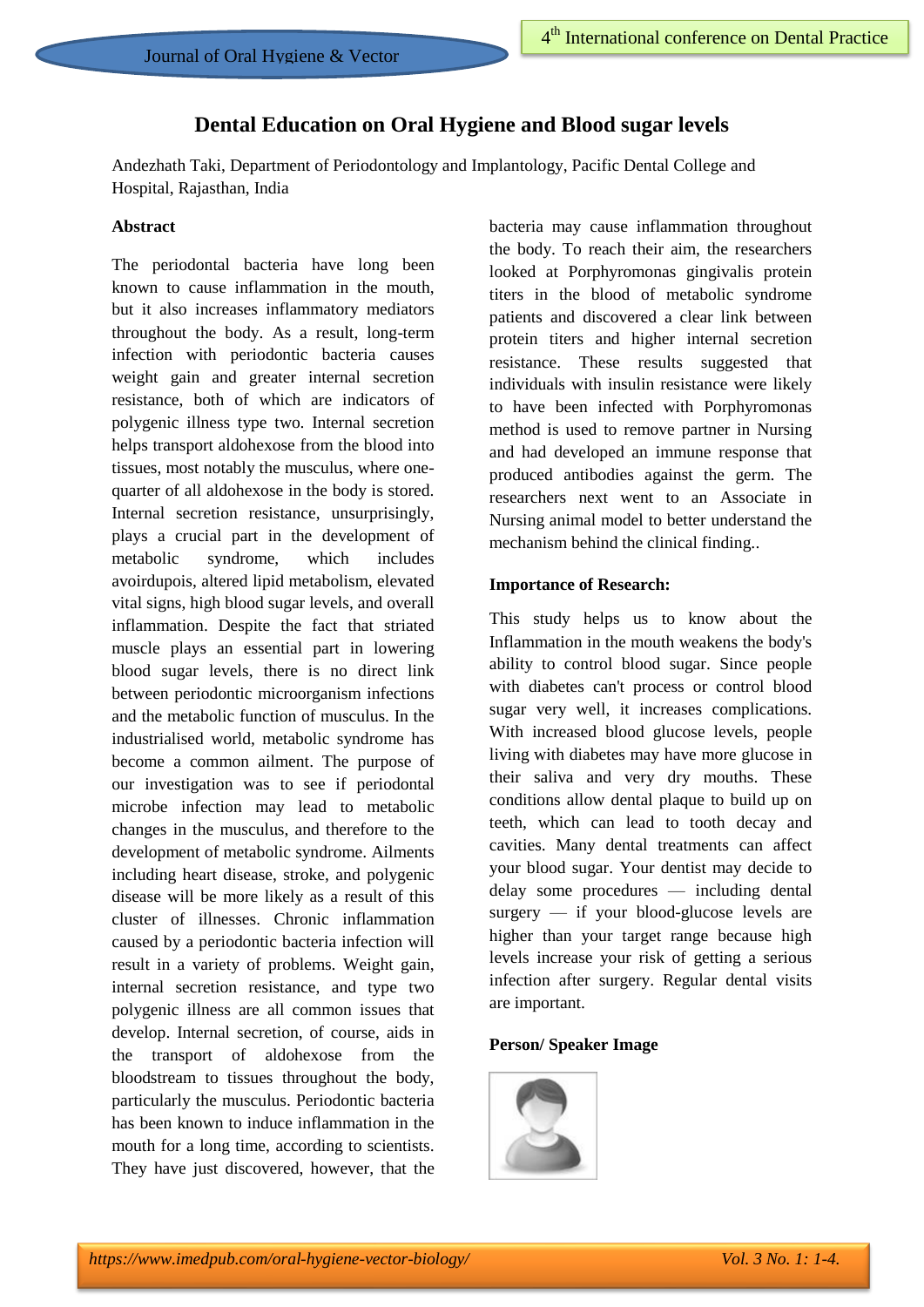#### **Biography: (Minimum 200 Words)**

Dr. Andezhath Taki belongs to the Department of Periodontology and Implantology, Pacific Dental College and Hospital, Rajasthan, India. He had He is very good at studies and his interests are Reading books, Paintings, and Writing Books. He is well known for his writings in the field of Medicine, Dental and Periodontics. He has awarded and rewarded for his excellence in the study of the dentistry. This study helps to learn about related audit tools promoting and advancing knowledge about the causes, prevention and treatment of other diseases the society runs two large conferences each year and a range of short courses and are currently developing an elearning resource. He is particularly interested in Dentistry, Oral and Cavity problems and Treatments. He sought therapy in on multiple occasions. He has developed remarkable Dental case studies and its procedures, as well as remedies.

## **Institute Information: (Minimum 200 Words)**

Pacific Dental College & Hospital is located at Debari, Udaipur. The campus is spread over 1.3 lakh sq.ft. constructed area that

- 1. McDevitt D, Gattullo B. Dental health and diabetes: The link between oral hygiene and wellness. Nursing made
- 2. Bahammam MA. Periodontal health and diabetes awareness among Saudi diabetes patients. Patient preference and adherence. 2015;9:225.
- 3. [McDevitt D, Gattullo B. Dental health](https://www.imedpub.com/oral-hygiene-vector-biology/archive.php)  [and diabetes: The link between oral](https://www.imedpub.com/oral-hygiene-vector-biology/archive.php)  [hygiene and wellness. Nursing made](https://www.imedpub.com/oral-hygiene-vector-biology/archive.php)  [Incredibly Easy. 2020 Jul 1;18\(4\):11-](https://www.imedpub.com/oral-hygiene-vector-biology/archive.php) [4.](https://www.imedpub.com/oral-hygiene-vector-biology/archive.php)
- 4. Thomas S. The need for geriatric dental education in India: the geriatric health challenges of the millennium. International dental journal. 2013 Jun 1;63(3):130-6.

accommodates administration office, nine dental departments, four lecture theatres (120 seats per theatre), one smart class which is equipped with pen touch interactive screen and projector with high speed internet connection, state of art auditorium with ultra-modern facilities which can accommodate more than 300 people, one dedicated hall for conducting hands on workshops. All the nine departments are equipped with separate under-graduate and post-graduate sections, seminar rooms and equipped with more than 360 dental chairs with all required attachments. The college has a fully equipped operation theater, postoperative care area, dedicated Implantology section and state of art Oral Radiology department with full FOV CBCT facility.

#### **Institute/ Lab/University Photograph:**



#### **References:**

Incredibly Easy. 2020 Jul 1;18(4):11- 4. International Journal of Dental Hygiene. 2006 Nov;4(4):166-73.

- 5. Chang Y, Woo HG, Park J, Lee JS, Song TJ. Improved oral hygiene care is associated with decreased risk of occurrence for atrial fibrillation and heart failure: a nationwide populationbased cohort study. European journal of preventive cardiology. 2020 Nov 1;27(17):1835-45.
- 6. Sharma R, Raj SS, Vinod K, Reddy YG, Desai V, Bailoor D. Comparison of oral health indicators in type 2 diabetes mellitus patients and controls. Journal of Indian Academy of Oral